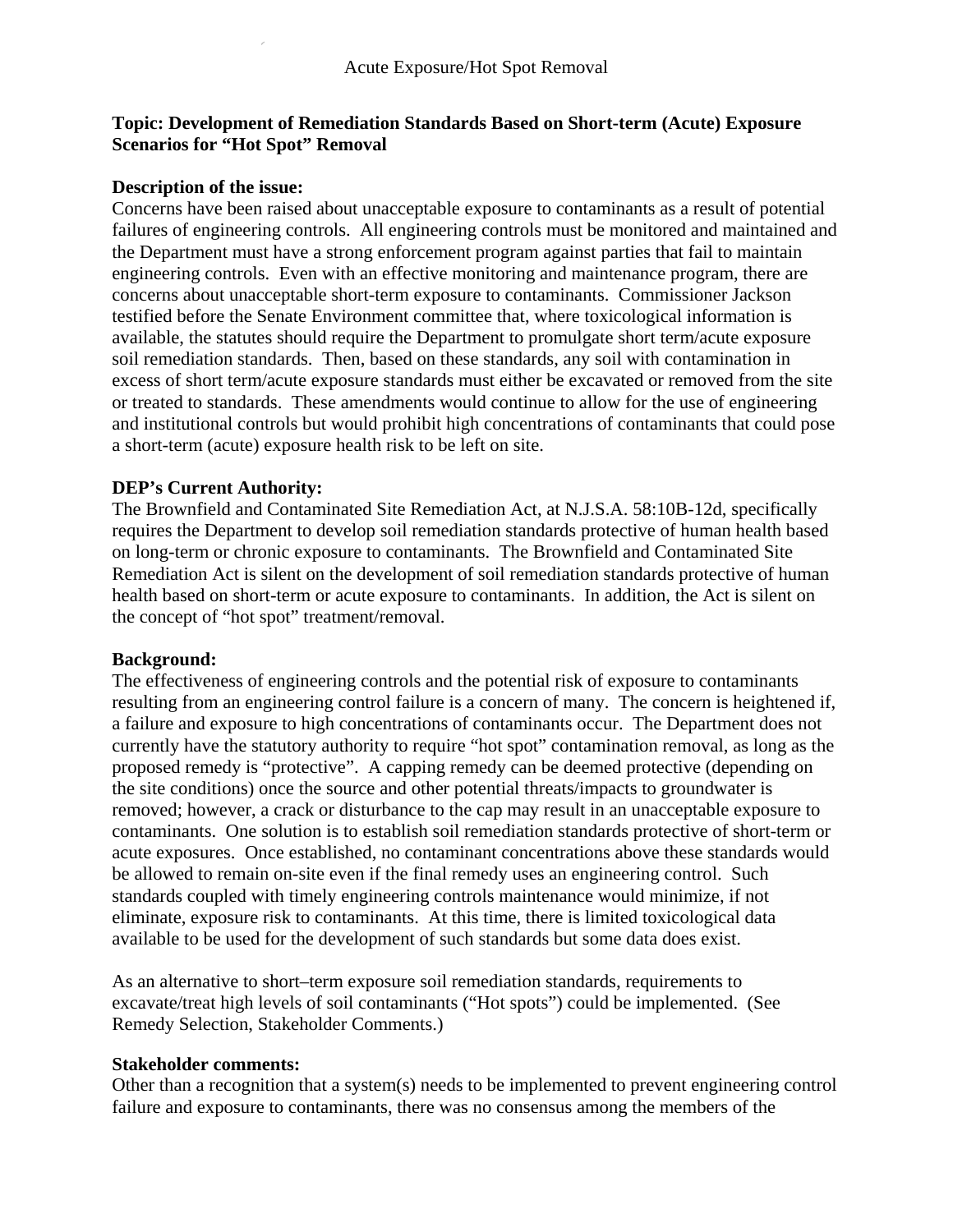### Acute Exposure/Hot Spot Removal

stakeholder group regarding specific recommendations for the development of short-term exposure soil remediation standards or for "hot spot" treatment/removal. Stakeholders representing the regulated community agreed that acute (short-term) risks should be addressed by a remedy if an acute risk to human health or the environment truly exists. However, these stakeholders also said that many chemicals do not pose an acute health risk at levels typically found in the environment. In addition, these stakeholders felt that if the Department believes there are acutely hazardous materials or site conditions that require an alternative approach, the Department currently has the authority to use site-specific risk assessment to demonstrate that removal is warranted. Stakeholders representing the environmental community strongly recommended establishing acute exposure/hot spot standards for all contaminants using the best data available, and requiring removal of soil above those standards in all clean ups.

While the development of short-term (acute) exposure remediation standards makes sense scientifically, there would be several problems with its implementation. Currently, there is little to no consensus within the scientific community on many issues including: 1) an appropriate definition for what constitutes a short-term exposure (i.e.; one month, or one week); 2) the selection of appropriate health end points; and 3) scarcity of toxicological studies based on acute exposure to contaminants. Based on currently available information, it is estimated that soil remediation standards, as it relates to acute exposure, could be developed for only about 6 contaminants. There was consensus agreement among all stakeholders that acute exposure remediation standards need to be based on scientific data.

The concept of "hot spot" treatment or removal is not new. One of the problems with implementing this concept is coming to consensus on the description/definition of a "hot spot". One way to define a "hot spot" is to use a multiplier on existing remediation standards. Stakeholders representing the regulated community felt that the development of a definition of "hot spot" and requirement for "hot spot" treatment/removal was not an appropriate way to address acute risks, and did not support this approach. They felt that use of an arbitrary multiplier is based neither on science nor the actual risk to human health and the environment. Stakeholders representing the environmental community felt that the "hot spot" concept was a viable option provided that the best available data are used and that cumulative risk and multiple exposures be considered in evaluating what is a "hot spot".

Also discussed was the "principal threat" waste concept that is used by the USEPA. Stakeholders representing the regulated community felt that this concept was more appropriate than that of "hot spot" removal. According to the USEPA, the "principle threat" concept is applied to the characterization of "source materials" at a Superfund site. A source material is a material that includes or contains hazardous substances, pollutants or contaminants that act as a reservoir for migration of contamination to groundwater, surface water or air, or acts as a source for direct exposure. Contaminated groundwater generally is not considered a source material; however, non-aqueous phase liquids (NAPLs) in groundwater may be viewed as source materials. Principal threat wastes are those source materials considered to be highly toxic or highly mobile that generally cannot be reliably contained, or would present a significant risk to human health or the environment should exposure occur. The decisions to treat these wastes are made on a site-specific basis through a detailed analysis of the alternatives. Other source materials considered being highly toxic include liquids and other highly mobile materials such as